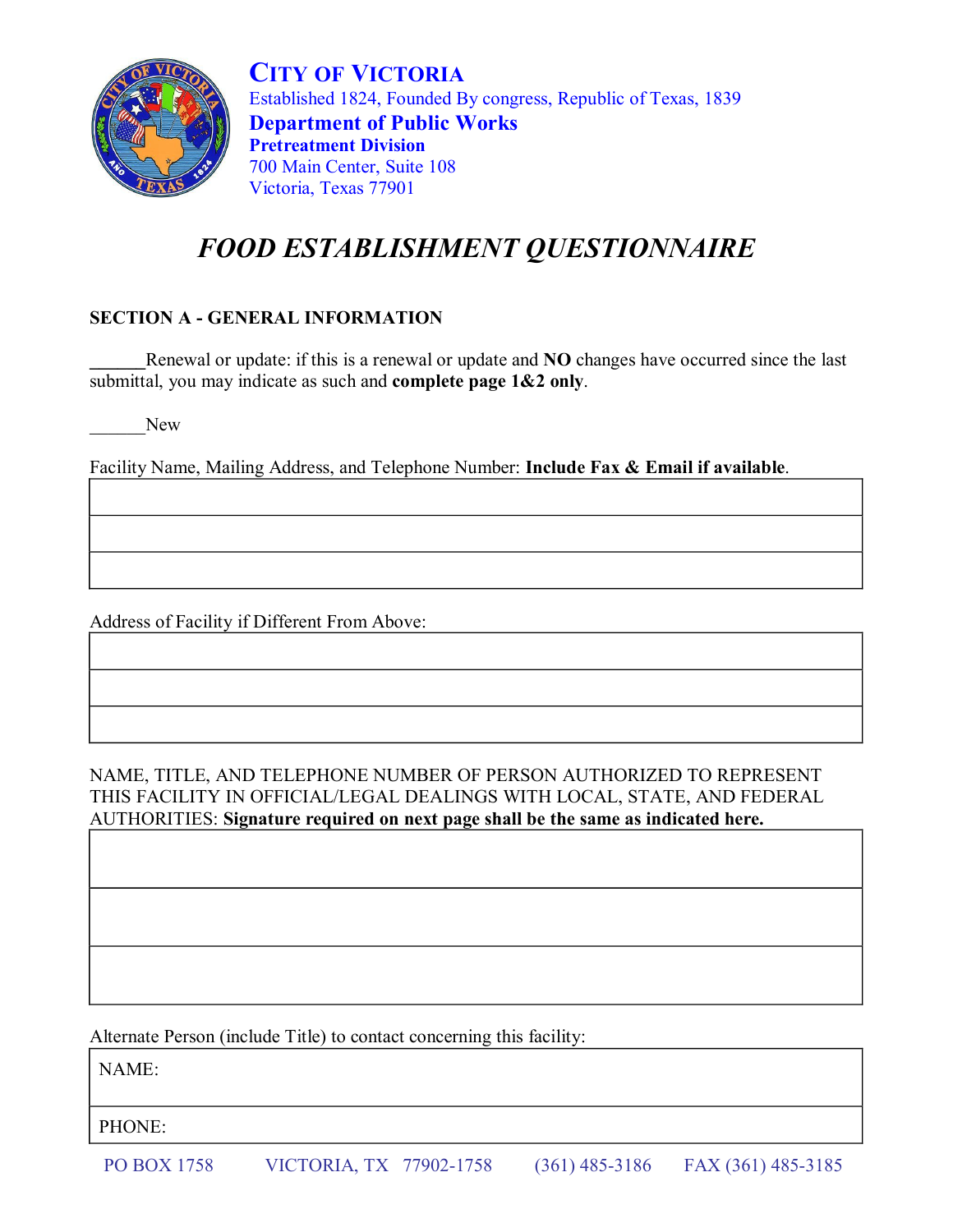# *DATE THIS BUSINESS WAS OPENED AT THIS LOCATION*\_\_\_\_\_\_\_\_\_\_\_\_\_\_\_\_\_\_\_

Identify The Owner of Building if Other Than Occupant:

#### NAME:

PHONE:

\*\*\*\*\*NOTE TO SIGNING OFFICIAL\*\*\*\*\* In accordance with Title 40 of the Code of Federal Regulations Part 403, Section 403.14, information and data provided in this questionnaire/application which identifies the nature and frequency of discharge shall be available to the public without restriction. Requests for confidential treatment of other information shall be governed by procedures specified in 40CFR Part 2. Should a discharge permit be required for your facility, the information in this questionnaire/application will be used to issue such.

This is to be signed by an authorized official of your facility after completion of this form and review of the information by the signing official. (owner, director, manager)

*The following statement is required in 40Code of Federal Regulations, Part 403.6(a)(2)(ii).* "I certify under penalty of law that this document and all attachments were prepared under my direction or supervision in accordance with a system designed to assure that qualified personnel properly gather and evaluate the information submitted. Based on my inquiry of the person or persons who manage the system, or those persons directly responsible for gathering the information, the information submitted is, to the best of my knowledge and belief, true, accurate, and complete. I am aware that there are significant penalties for submitting false information, including the possibility of fine and imprisonment for knowing violations. \*\***\*Same as noted on first page**\*\*\*

# **SIGNATURE OF AUTHORIZED OFFICIAL:**

# **PRINT NAME OF SIGNING OFFICIAL:**

**DATE:**

Name of **Local** Facility Manager if Different From Authorized Official:

Name of **Assistant** Manager to Contact Concerning This Facility:

PO BOX 1758 VICTORIA, TX 77902-1758 (361) 485-3186 FAX (361) 485-3185